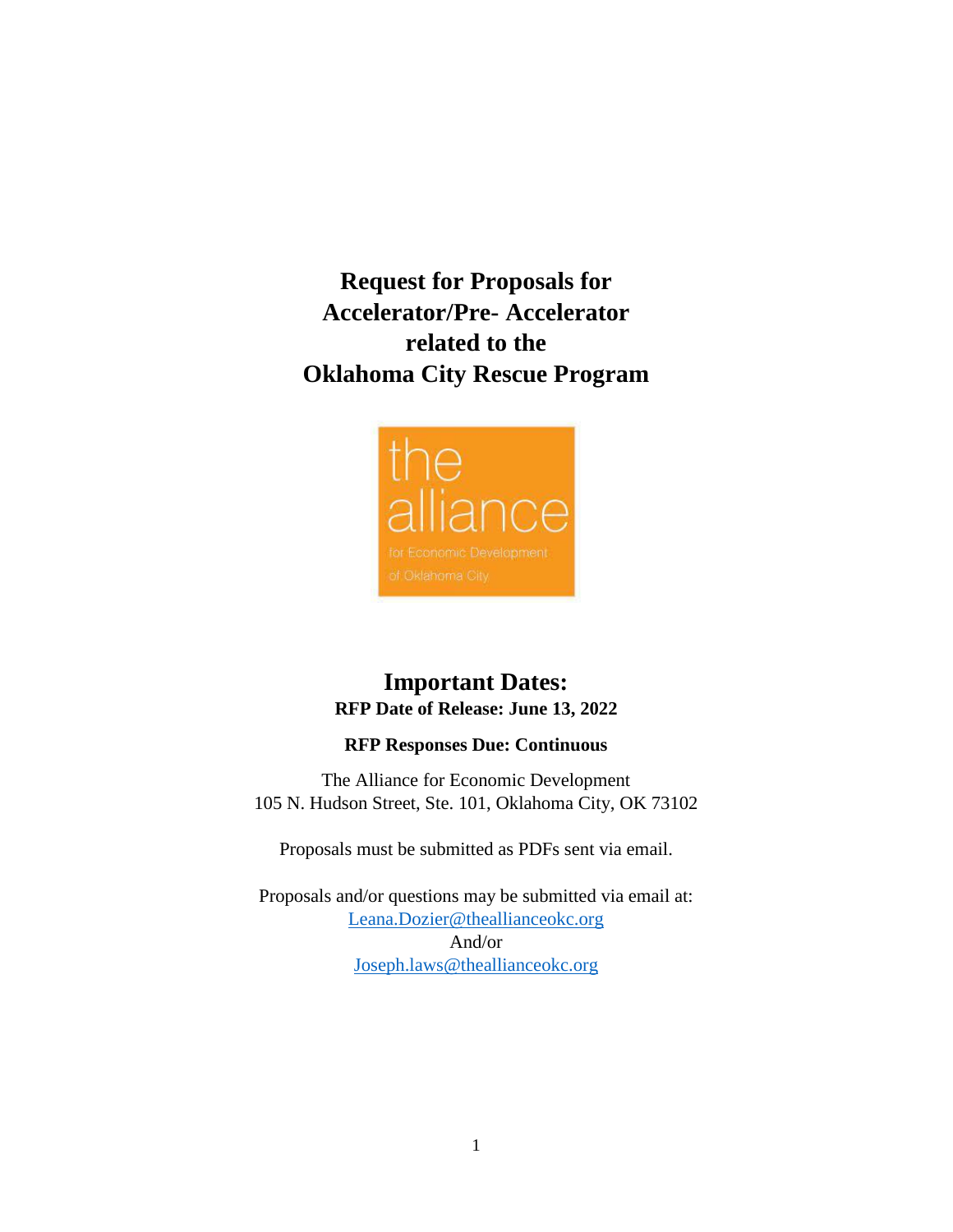### **Introduction**

The American Rescue Plan Act (ARPA) of 2021 was signed into law by President Biden on March 11, 2021. The legislation established the Coronavirus State and Local Fiscal Recovery Fund (SLFRF), which is intended to support state and local governments as they address the health and economic impacts of COVID-19 on their communities, residents, and businesses.

The City of Oklahoma City has been allocated \$122,507,590 from the SLFRF to respond to the public health emergency and its negative economic impacts by providing assistance to households, small businesses, nonprofits and severely impacted industries, such as tourism, travel, and hospitality.

On September 14, 2021, City of Oklahoma City Council (the City) allocated \$37,000,000 from its SLFRF apportionment towards addressing the negative economic impacts of COVID-19; and on February 14, 2022, the City entered into an Operation Agreement with the Alliance for Economic Development of Oklahoma City (the Alliance) to administer \$20,250,000 from the SLFRF to aid small businesses and nonprofits, assist minority and disadvantaged businesses, and provide workforce development and job training/upskilling programs.

The City agreement for administering ARPA funds directed the Alliance to allocate funding for small business/nonprofit support programs like technical assistance. The scope of small business/nonprofit technical assistance support includes business pre-accelerator and accelerator programs designed to assist early- and mid-stage firms by bolstering access to professional mentoring and training, networking, and capital resources.

# **Project Overview**

In a study conducted by Ernst & Young for The Alliance, titled "Oklahoma City Community Economic Recovery & Resiliency Study" (the Study), the need for Oklahoma City to make an effort to provide small businesses access to mentorship, pre-accelerator and accelerator programs was identified.

*The study "found there to be some significant challenges that appear to be inhibiting the potential of entrepreneurs of color to move to the next level. These obstacles include—but are not limited to—the absence of a platform for minority founders to connect with investors; and a distinct absence of technical assistance resources and programs that are marketed to underrepresented founders. Also noteworthy is the apparent cultural and communication divide between black founders and the angel investment community, which is predominately white. Oklahoma City has an opportunity to become a global leader in entrepreneurship, but must assume a thoughtful and systematic approach to building an ecosystem that is markedly more supportive of entrepreneurs of color, and also provides education and guidance for angel investors to help them overcome unconscious bias."*

The study recommended partnership with existing programs and other entities as a means to improve access to funding, technical assistance, and professional networks for underrepresented entrepreneurs and founders.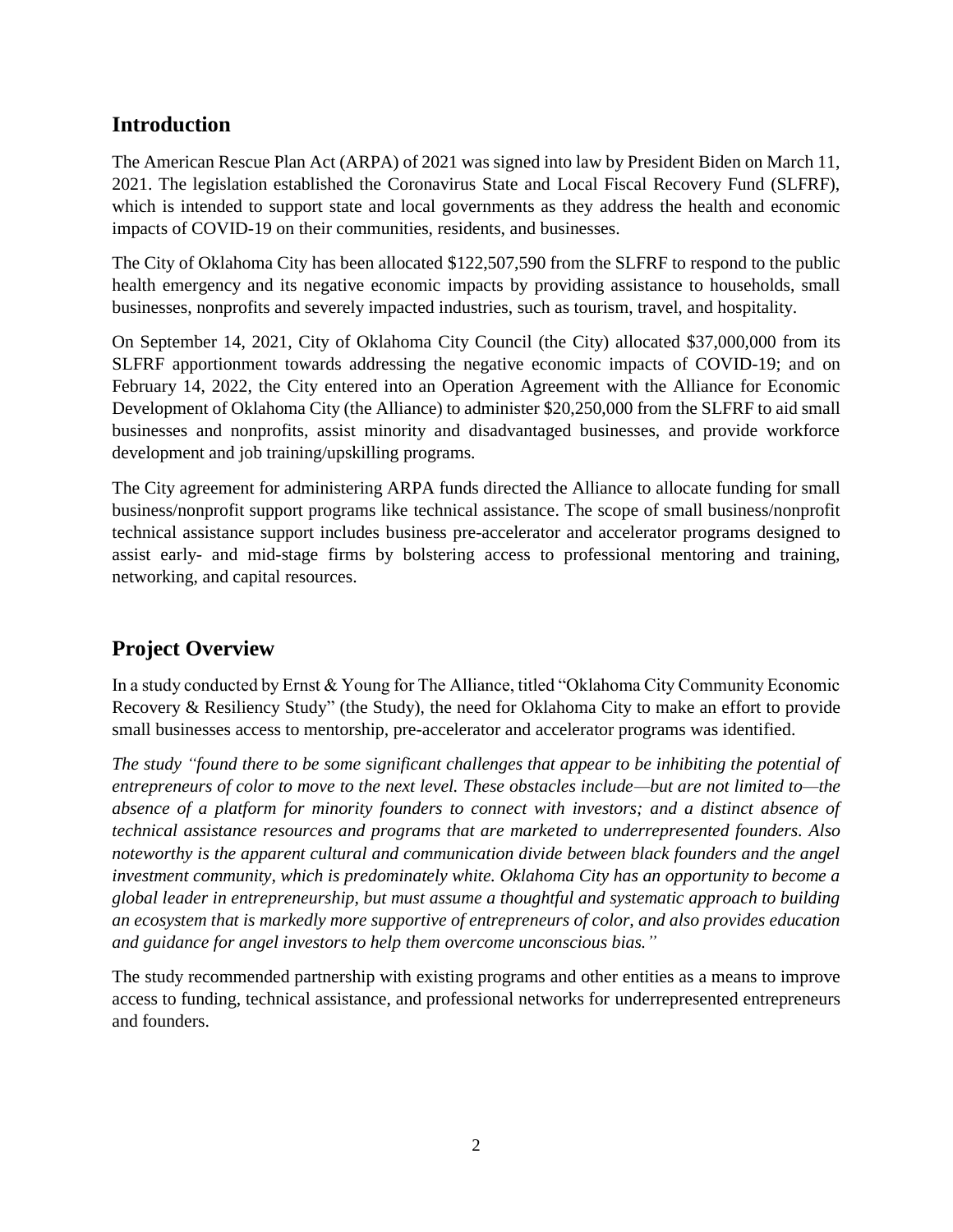To fulfill this direction from the City and recommendation from the study, we are seeking qualified consultants to provide small business owners access to a slate of programs specifically designed to meet these gaps and support founders/entrepreneurs of diverse backgrounds.

# **Project Goals**

The Alliance and their partners are looking to improve the type and breadth of founder mentorship, pre-accelerator, accelerator and related programs available in Oklahoma City to specifically support growth companies of several types as we look to fill existing gaps in the market.

Types of programming consultants should be willing to provide as part of a program cohort could include but are not limited to:

### **Mentorship/Pre-Accelerator Programs:**

- Education for early and growth stage businesses on:
	- o Sound business practices and/or business plan review
	- o Product/product line analysis and evaluation
	- o Building effective management structures and teams
	- o Personal growth coaching as a founder/business owner or manager
	- o Employee engagement
	- o Best practices of accounting and financial management
	- o Choosing and evaluating financial partnerships
	- o Contracting best practices
	- o How/when to consider taking products to market
	- o Networking and relationship building
	- o Conducting market analysis and customer evaluations/expansion
	- o Honing a business "elevator speech"

#### **Business Accelerator Programs:**

- o Expanding customer bases
- o Refining/launching products and/or product lines
- o Managing expanding businesses (building long-term management teams)
- o Founder/business exit strategies
- o Business supply chains,
- o Evaluating growth capital mechanisms, and business partnerships
- o Seeking equity and dilutive capital

#### **All programs should be able to demonstrate:**

- o Specific staff dedicated to the operation of this program
- o Outreach throughout the Oklahoma City community, specifically diverse communities
- o Willingness to be an active partner and participant in the existing Oklahoma City innovation/entrepreneurship ecosystem including looking at ways to create complimentary resources for founders, owners and businesses interested in participating in programs
- o Connections to best-in-class resources including local and external resources
- o A physical location or locations in Oklahoma City from which to operate programming
- o Staff office hours to support business founders and business managers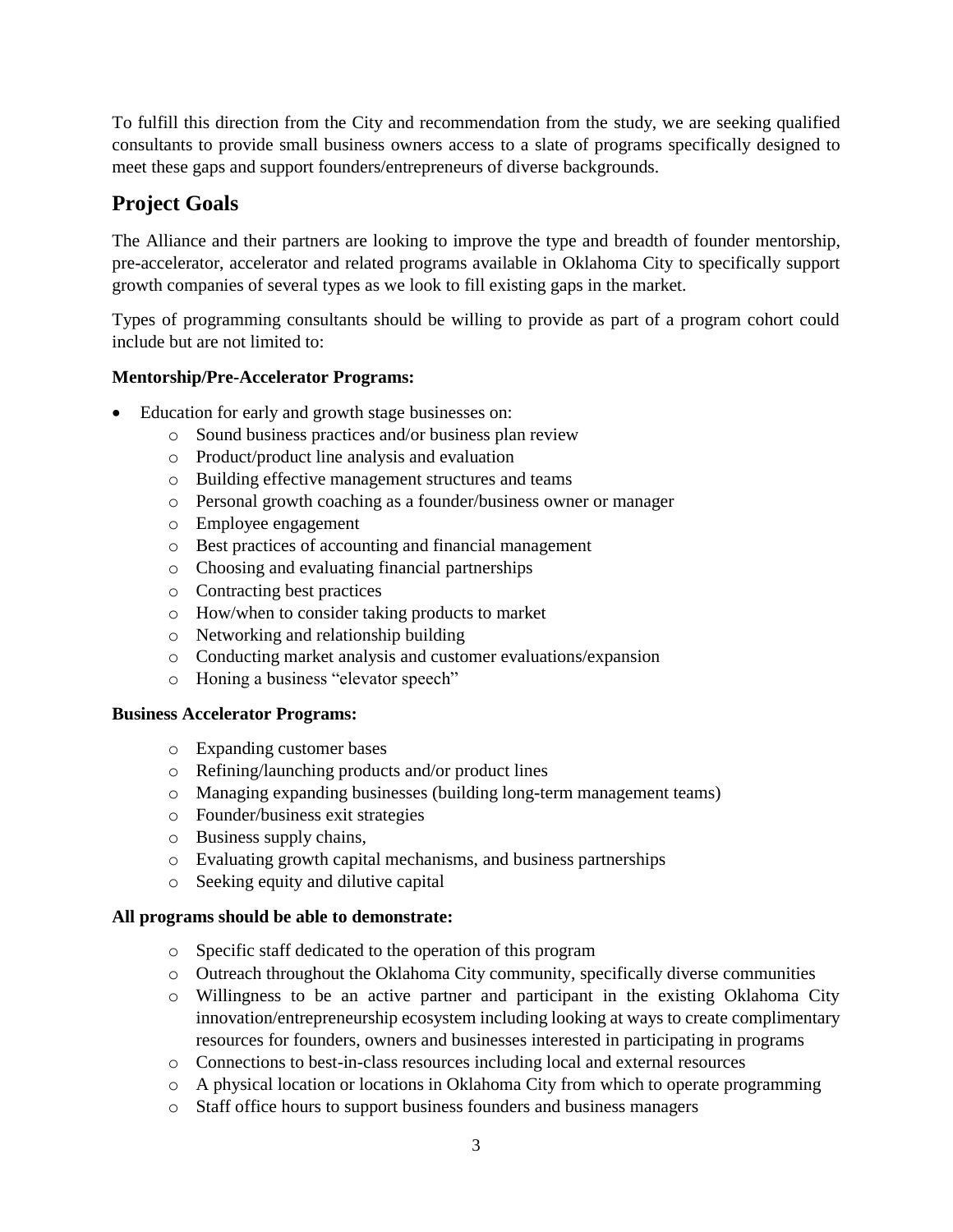- o Access to connections with industry professionals
- o Demonstrated experience supporting diverse founders/businesses
- **\*If requesting business grant provision for individual founders/businesses as part of a specific cohort program model, please describe the amount/use of funds in detail. Please note that the provision of direct equity or revolving loan funds are not eligible uses of funds.**

#### **Program Participant Eligibility Requirements**

Project funding can *only* serve accelerator cohort applicants who meet all of the following criteria:

- Applicant business registered in the State of Oklahoma prior to March 3, 2021.
- Business is able to demonstrate economic or financial hardship incurred during and due to the COVID-19 pandemic.

As well as at least *one* of the following criteria:

- Businesses located in Qualified Census Tract (see [map\)](https://hudgis-hud.opendata.arcgis.com/datasets/HUD::qualified-census-tracts/explore?location=35.481422%2C-97.477472%2C11.00).
- Business is minority-owned.
	- o Minority is defined, for the purposes of OKC Rescue Program participants, as Black, American Indian/Alaska Native, Asian, Hispanic/Latino.
	- o Minority-owned, for the purposes of OKC Rescue Program participants, as 51% or more of the controlling and management interest of the owner/ownership group identifying as a minority.

Programs are permitted to serve participants that do not meet the above eligibility requirements, but *must* practice due diligence to reserve any allocation of accelerator/pre-accelerator funding from the Alliance for use by participants that meet the above criteria.

# **Organizational Experience**

The Alliance is seeking RFP Respondents who meet the following criteria:

- Minimum of 3 years of experience in providing access to professional mentoring and training, networking, and capital resources in a short-term and cohort based format.
- A strong understanding of the barriers and challenges that inhibit the prosperity of historically underrepresented, marginalized, and disinvested entrepreneurs.
- A proven ability to deliver a cohort structure that is additive and impactful to the larger entrepreneurial ecosystem.
- Relationships with professionals, leaders, and investors across multiple industry sectors.

# **Project Timeline**

Project funds are allocated for use through December 2024. Priority will be placed on programs that are capable of:

- Implementing and initiating with expediency
- Structuring multiple cohorts in 2-6 month timeframes
- Closing prior to December 2024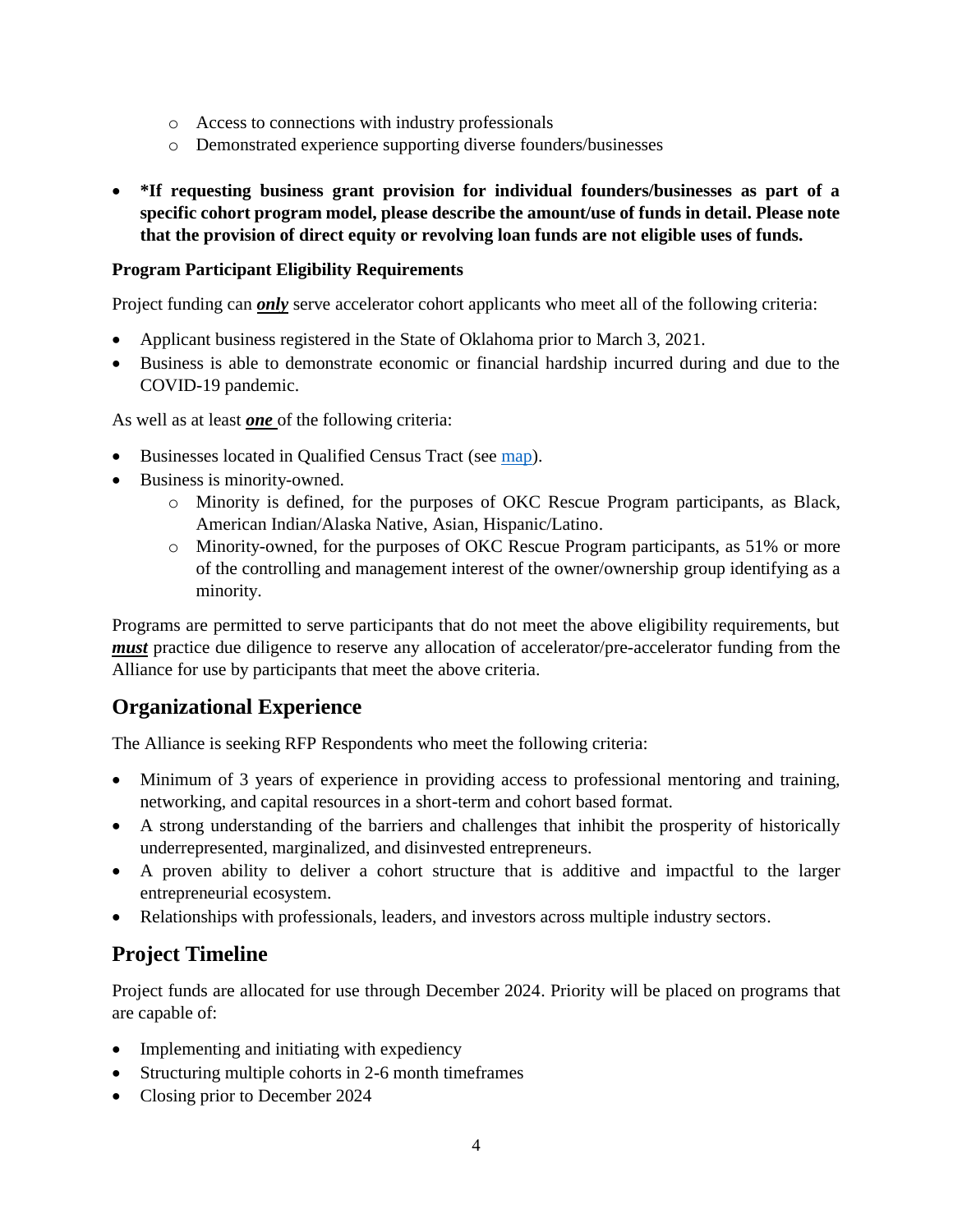### **Policies and Regulations**

RFP Respondents providing services under contract must follow all regulatory guidance pertaining to the SLFRF issued by the U.S. Department of Treasury, including the [Final Rule](https://www.govinfo.gov/content/pkg/FR-2022-01-27/pdf/2022-00292.pdf) and [Compliance and](https://home.treasury.gov/system/files/136/SLFRF-Compliance-and-Reporting-Guidance.pdf)  [Reporting Guidance.](https://home.treasury.gov/system/files/136/SLFRF-Compliance-and-Reporting-Guidance.pdf) Furthermore, any other federal, state, or local legislation that dictates requirements for spending ARPA funds must be adhered to as well. Respondents are strongly encouraged to read these regulations prior to submitting their response to this RFP.

The Alliance shall, in compliance with federal law and regulations, require each contracted organization provide regular reports, backup documents, or information in regards to any ARPA grant award, including information about funds expended, the population served, and/or narratives or statistics demonstrating program success. Such reports, backup, or other information may be necessary for the Alliance and the City of Oklahoma City to comply with federal regulations and reporting requirements under the American Rescue Plan Act and Part 200 of the Uniform Requirements for federal funding.

The Alliance reserves the right to withhold any disbursement of funds if any requests for reports, backup, or other information are delinquent. More information on reporting will be provided at the time of award.

#### **Submittal Requirements**

Respondents will submit information about proposed programs to the Alliance in a single PDF. Response packets will include the following:

- Respondent's name, address, email and telephone number.
- Designate the legal structure of the Respondent (e.g., 501(c)(3) nonprofit),
	- o Provide a concise description and history of the organization, and
	- o Articulate an "elevator pitch" for why the Respondent is best qualified to execute the project outlined in this RFP.
- Previous experiences with respect to mentorship, pre-accelerator or accelerator programs serving historically underrepresented, marginalized, and disinvested entrepreneurs.
- Describe the program's structure, eligibility requirements, intake/applicant screening process, partners, and goals/outcomes, to include descriptions of:
	- o Length of time required for applicants to complete training program or programs (shortterm or long-term or both).
	- o Expected enrollment, graduation, and placement numbers (estimates).
	- o Engagement & recruitment strategy
	- o Engagement in the Oklahoma City innovation/entrepreneurship ecosystem
	- o Method of differentiating between eligible and ineligible cohort applicants
	- o Outreach to be conducted in diverse and marginalized communities (ethnic and demographic groups, women, veterans, individuals with criminal backgrounds, individuals with recent COVID 19 related job loss, etc.).
	- o Community partners participating and supporting engagement (please list and describe partnerships).
	- o Metrics to measure outreach methods and outcomes.
- Proof of active registration with the U.S. System for Award Management [\(https://SAM.gov\)](https://sam.gov/).